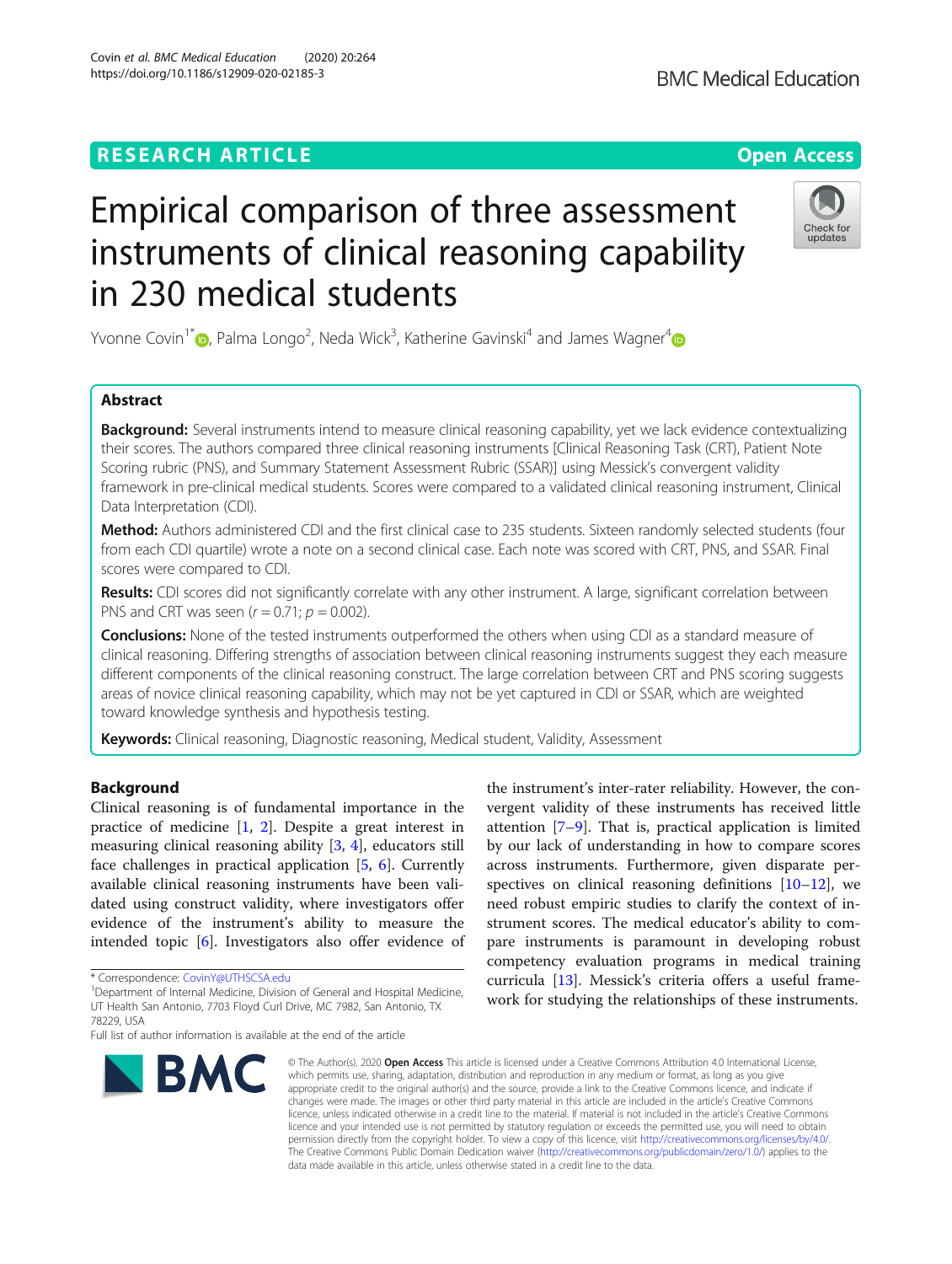According to Messick's criteria, validity evidence is comprised of five underlying arguments: content ("topic of interest"), response process ("rater and examinee actions' alignment with construct"), internal structure ("reliability, item analysis, and factor analysis"), consequences ("impact of the assessment"), and convergent validity ("relationship to other variables") [\[8,](#page-6-0) [14](#page-6-0)]. Convergent validity is a powerful, yet underutilized validity argument [\[6](#page-6-0)–[8,](#page-6-0) [15](#page-6-0)]. The convergent validity argument is founded on the relationship of a novel instrument's score to scoring of associated instruments. Two instruments measuring the same information should be strongly, positively related. Conversely, there should be little to no appreciable correlation between instruments measuring unrelated phenomena. Convergent validity studies allow the emergence of unexpected data to challenge previously held assumptions about real world observations, and theories about unobservable constructs [\[16](#page-6-0)]. Convergent validity does not address whether the intended construct is measured (which is content validity), but rather how similar (or dissimilar) the information captured by the new instrument is to other instruments.

This study's purpose is to determine the convergent validity of three clinical reasoning instruments: Clinical Reasoning Task (CRT) checklist [\[17\]](#page-6-0), Patient Note Scoring Rubric (PNS) [[18](#page-6-0)], and Summary Statement Assessment Rubric (SSAR) [\[19\]](#page-6-0), by comparing each instrument's scoring of clinical notes created at the conclusion of a virtual patient module to Clinical Data Interpretation (CDI) test [[20](#page-6-0), [21](#page-6-0)] scores. Moreover, to further evaluate real world associations, we investigated the relationships of each instrument's scoring to student characteristics.

# Method

# Data collection

In November 2016, at the end their 18-month preclinical curriculum, 235 students began a two-week Foundations of Clinical Reasoning course at a large academic medical center in the United States. All data collection took place on the first day of the Foundations of Clinical Reasoning course [Fig. 1]. Students completed the CDI test prior to the first session. Students worked in small groups on a computer-based case presentation of an Exercise in Clinical Reasoning [\[22](#page-6-0)]. The case paused twice for students to input a working differential diagnosis and plan. At the conclusion of the case, each student wrote an individual clinical note. We randomly-

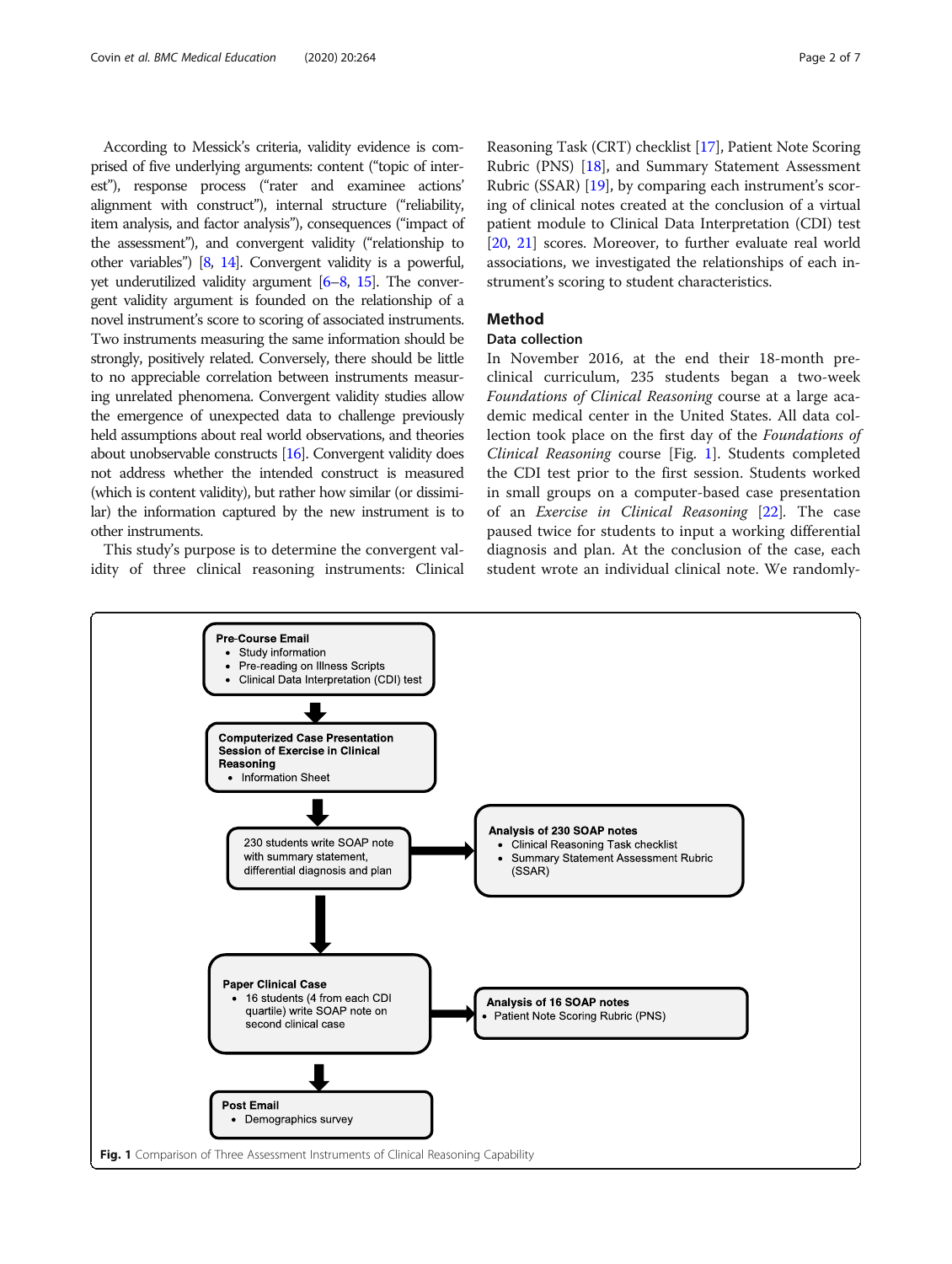selected four students from each CDI quartile  $(n = 16)$ to write a clinical note on a second published clinical case [[23\]](#page-6-0).

Demographic variables included potential associations with novice clinical reasoning ability: college major, premedical clinical experiences (e.g. medical volunteering, apprenticeships, health professions careers), gender, and self-reported ethnicity [[24,](#page-6-0) [25](#page-6-0)]. No exclusion criteria applied. Students were not incentivized for participation.

## Instruments

The Clinical Data Interpretation (CDI) test is a 72-item multiple-choice question instrument. The CDI is grounded in script concordance theory, and seeks to determine clinical reasoning capability during diagnostic uncertainty [\[21](#page-6-0)]. In the same template as the Script Concordance Test [[26](#page-6-0), [27\]](#page-6-0), for each item, after considering a chief complaint and one item of clinical data, students designate a likelihood for a diagnostic hypothesis [[20](#page-6-0), [27](#page-6-0)]. In the only divergence from the Script Concordance Test, Williams and colleagues created a scoring key with a single correct answer per item [[21](#page-6-0)]. Each question correct answer receives a full point. Twenty-six symptoms correlated to diagnoses across multiple clinical specialties appear in on the test. Two of these symptoms formed the presenting chief complaints for the Exercise in Clinical Reasoning (shortness of breath), and the second clinical case (memory loss). Each student had 60 min to complete the CDI. Raw scores are total points earned out of 72.

The Clinical Reasoning Task checklist (CRT) was developed as a taxonomy of 24 tasks physicians use to reason through clinical cases [[17](#page-6-0)]. These tasks have been used to explore the reasoning patterns used by medical students, residents and attending physicians [[28](#page-6-0), [29\]](#page-6-0). Students earned one point each time a CRT task was used, including repeats, in accordance with previously published protocols [\[29,](#page-6-0) [30](#page-6-0)]. Total scores were assigned by adding the total number of CRT tasks used. The Patient Note Scoring Rubric (PNS) was created to capture student clinical reasoning capability [[18\]](#page-6-0). The authors used the standardized scoring instrument, which covers three domains scored on a scale of 1–4 points: documentation of pertinent history and exam findings, differential diagnosis, and diagnostic workup. The Summary Statement Assessment Rubric (SSAR) is a 5-domain instrument to validated to evaluate the clinical reasoning documented within summary statements created by medical students [[19](#page-6-0)]. The domains include factual accuracy, appropriate narrowing of the differential diagnosis, transformation of information, semantic qualifier use, and a global rating. Students received 0–2 points on each domain of their summary statement, except factual accuracy, which received 0 (inaccurate) or 1 (factually accurate).

#### Analysis

Three teams of reviewers scored the clinical notes with CRT, PNS, and SSAR instruments. The primary investigator (Y.C.) reviewed each clinical note in detail with each team and selected cases to create initial examples of scoring criteria. Each team iteratively compared scoring criteria by reviewing batches of sample notes until we agreed on scoring criteria. The remaining notes, or summary statements, were coded by the team with final scores assigned by agreement. We achieved statistically significant and high-degree agreement in all qualitative coding analysis of the clinical notes. CRT reviewers (Y.C., N.W) achieved an intraclass correlation (ICC) of 0.978. The SSAR reviewers worked in two teams with K.G.'s scores being corroborated by  $YC$  (ICC = 0.831) and JW (ICC =  $0.773$ ). PNS reviewers (J.W. and K.G) achieved an ICC of 0.781 coding the 16 clinical notes for the second case.

Descriptive statistics were calculated for CDI scores, demographics, and instrument scoring. The authors correlated each instrument's global score to CDI with Pearson correlation. Correlation analyses were performed with each instrument's global score, and domain scores. Spearman's rank correlations were performed to investigate non-linear correlations. Effect sizes categorized in accordance with published standards [\[31\]](#page-6-0). Finally, five student demographic variables were individually compared to instrument scores with one-way ANOVA [Table [1](#page-3-0)]. Due to multiple comparisons, for all reported analysis, those achieving two-tailed *p*-value  $\leq 0.01$  were considered statistically significant. Data analyzed with SPSS (IBM, version 25, 2017, Armonk, NY). The UT Southwestern Medical Center Institutional Review Board approved this study.

# Results

The CDI test was completed by 234 of 235 students (99.6% response rate). Voluntary demographic data were collected from 121 of 235 students (51.5% response rate) [Table [1](#page-3-0)]. Women represented 52.1% ( $n = 63$ ) of the respondents. There was no statistical difference in CDI mean (SD) score among respondents and nonrespondents [44.9 (5.4) vs 43.9 (4.8);  $p = 0.35$ ]. We compared five categories of student characteristics (i.e., gender, race/ethnicity, college major, premedical clinical experience type, and premedical clinical time) with corresponding scores on each clinical reasoning assessment instrument. We did not find any significant association between any demographic variable and the corresponding student CDI, CRT, PNS, or SSAR scores with oneway ANOVA.

For the first case, 229/235 clinical notes, and 227/235 summary statements were submitted (97.5 and 96.6% response rates, respectively). All 16 students selected to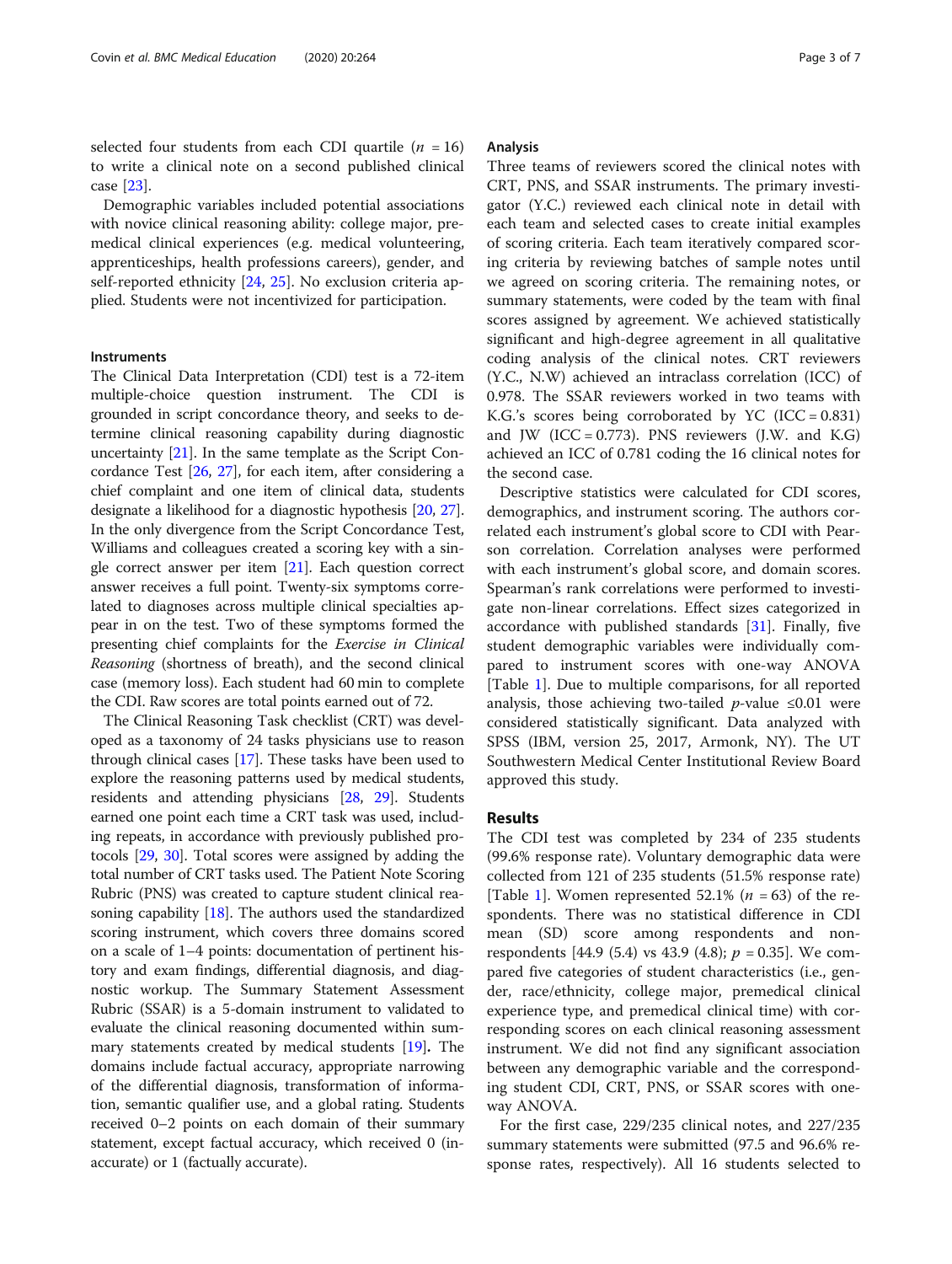<span id="page-3-0"></span>

| Table 1 Demographic Characteristics of 121 Medical Students |  |
|-------------------------------------------------------------|--|
| in the Foundations of Clinical Reasoning Course             |  |

| Characteristic                                                                                                          | Survey Respondents<br>$(n = 121)$ |
|-------------------------------------------------------------------------------------------------------------------------|-----------------------------------|
| Gender                                                                                                                  |                                   |
| Male                                                                                                                    | 55 (45.5%)                        |
| Female                                                                                                                  | 63 (52.1%)                        |
| Prefer not to answer                                                                                                    | 3(2.5%)                           |
| <b>Ethnicity</b>                                                                                                        |                                   |
| American Indian or Alaska Native                                                                                        | $0(0\%)$                          |
| Asian or Pacific Islander                                                                                               | 54 (44.6%)                        |
| African American (Non-Hispanic)                                                                                         | $5(4.1\%)$                        |
| <b>Hispanic</b>                                                                                                         | $6(4.9\%)$                        |
| White (Non-Hispanic)                                                                                                    | 45 (37.2%)                        |
| Two or more/Other                                                                                                       | 5 (4.1%)                          |
| I prefer not to answer                                                                                                  | 6 (4.9%)                          |
| Pre-Medical Experiences*                                                                                                |                                   |
| <b>Health Professions education or</b><br>employment (Nursing, Physician Assistant,<br>Physical Therapy, Pharmacy, ect) | 15                                |
| Volunteering or Shadowing (inpatient)                                                                                   | 76                                |
| Volunteering or Shadowing (outpatient)                                                                                  | 87                                |
| <b>Scribe</b>                                                                                                           | 13                                |
| <b>Medical Mission trip</b>                                                                                             | 18                                |
| Volunteering at a hospice center, a<br>retirement center, or crisis center                                              | 28                                |
| I did not participate in any clinical activities                                                                        | 6                                 |
| One or more of these                                                                                                    | 80                                |
| Hours in Pre-Medical Experiences **                                                                                     |                                   |
| 0–50 h (One work week)                                                                                                  | 21 (18.3%)                        |
| 51–100 h (Two work weeks)                                                                                               | 15 (13%)                          |
| 101-150 h (Three work weeks)                                                                                            | 11 (9.6%)                         |
| 151-200 h (Four work weeks)                                                                                             | 12 (10.4%)                        |
| 1-2 months                                                                                                              | 11 (9.6%)                         |
| 2-6 months                                                                                                              | 16 (13.9%)                        |
| 6 months - 1 year                                                                                                       | 10 (8.7%)                         |
| 1-2 years                                                                                                               | 6(5.2%)                           |
| > 2 years                                                                                                               | 13 (11.3%)                        |
| <b>College Major</b>                                                                                                    |                                   |
| <b>Biology</b>                                                                                                          | 64 (52.9%)                        |
| Chemistry                                                                                                               | 12 (9.9%)                         |
| <b>Computer Science/Biomedical Engineering</b>                                                                          | $5(4.1\%)$                        |
| <b>Business/Economics</b>                                                                                               | $5(4.1\%)$                        |
| Psychology                                                                                                              | $5(4.1\%)$                        |
| Language Arts (English, Spanish, ect)                                                                                   | 2(1.7%)                           |
| Other                                                                                                                   | 28 (23.1%)                        |

\* Percentages not calculated due to multiple responses

\*\* Six students reported not participating in Pre-Medical Experiences. The participant number is 115

submit written clinical notes from the second clinical case completed the activity. Table [2](#page-4-0) and Fig. [2](#page-4-0) show the Pearson product moment correlation coefficients for the correlations of the CDI score with each final clinical note score. Similar results were seen with Spearman's Rank Correlations. The average number of CRT checklist items used per clinical note was 11.8 [range 1–30]. The mean SSAR score of the 227 summary statements was 3.68 [range 0–9]. The mean PNS score of the 16 clinical notes from the second case was 45.8 [range 24– 68]. Small to medium effect sizes were seen between CDI scores and the three instruments [Table [2](#page-4-0) and Fig. [2\]](#page-4-0). Only CRT demonstrated significance, with a small effect size with CDI ( $r = 0.16$ ,  $p = 0.01$ , df = 228).

Among the three instruments, significant correlation was found between the PNS and the CRT checklist was found  $(r = 0.712; p = 0.002; df = 15)$  $(r = 0.712; p = 0.002; df = 15)$  $(r = 0.712; p = 0.002; df = 15)$  [Table 2 and Fig. 2]. To investigate the potential overlap of assessment domains between the PNS and CRT, we compared frequency of the domains within the PNS (i.e. Workup, Differential Diagnosis and Documentation) and the fourteen possible items on the CRT checklist. We observed multiple medium effect sizes and one significant correlation between these two instruments [Table [3\]](#page-5-0). Students who scored well on the PNS Documentation of history and physical exam articulated the need for consultation and follow up on the CRT ( $r = 0.631$ ;  $p = 0.009$ ; df = 15).

# Discussion

We hypothesized that the CDI test would correlate with the each of the instruments. We found a small significant correlation between CDI and CRT. The significance of this small effect size stems from a large sample size. This means that we accept our null hypothesis – none of the clinical reasoning assessment instruments demonstrated a statistically significant correlation to CDI test.

Our findings represent the first large comparison of clinical reasoning clinical note assessment instruments with a standard, the CDI test. Our results contribute to the current body of validity evidence surrounding clinical reasoning assessment instruments in the area of convergent validity, or relationship to other variables. This empirical data supports the argument that clinical reasoning is currently described by multiple theoretical frameworks that may not describe the same phenomenon [[10,](#page-6-0) [11,](#page-6-0) [32](#page-6-0)]. Furthermore, our study mitigated the typical limitation of study design for convergent validity – participant time burden for multiple assessments  $[7]$  – by (a) scoring one clinical note with multiple instruments, and (b) selecting a subpopulation for a second assessment through stratifying by CDI test score.

We found a large, significant correlation between PNS and CRT global scores [Table [2\]](#page-4-0), as well as specific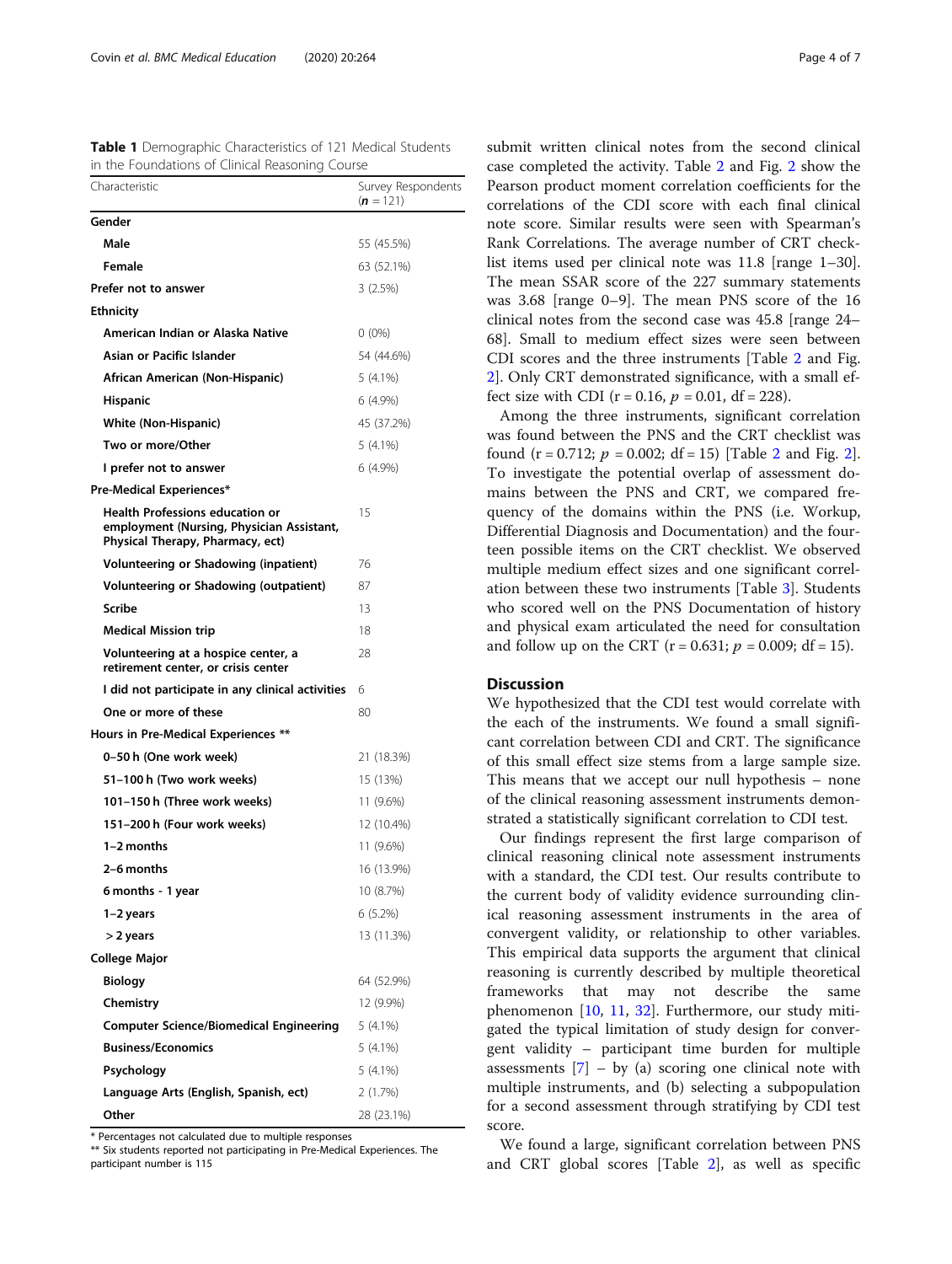<span id="page-4-0"></span>Table 2 Correlations of Three Clinical Reasoning SOAP Note Instruments with Clinical Data Interpretation score

|                                                                                     | Clinical Reasoning Task (CRT)<br>score ( $n = 229$ ) | Summary Statement Assessment Rubric<br>(SSAR) score $(n = 227)$ | Patient Note Scoring (PNS)<br>score ( $n = 16$ ) |
|-------------------------------------------------------------------------------------|------------------------------------------------------|-----------------------------------------------------------------|--------------------------------------------------|
| <b>Clinical Data Interpretation Score</b> $r = 0.166* p = 0.01$<br>(CDI test)       |                                                      | $r = 0.108$ $p = 0.10$                                          | $r = 0.383$ $p = 0.14$                           |
| <b>Clinical Reasoning Task score</b>                                                |                                                      | $r = 0.158**$ $p = 0.01$                                        | $r = 0.712**$ $p = 0.002$                        |
| <b>Summary Statement Assessment</b> $r = 0.158**$ $p = 0.01$<br><b>Rubric score</b> |                                                      |                                                                 | $r = 0.145$ $p = 0.59$                           |
| <b>Patient Note Scoring rubric score</b> $r = 0.712**$ $p = 0.002$                  |                                                      | $r = 0.145$ $p = 0.59$                                          |                                                  |
| $*$ Correlation is significant at the 0.01 lough $(2 + 1)$                          |                                                      |                                                                 |                                                  |

Correlation is significant at the 0.01 level (2-ta $\,$ \* Correlation is significant at the 0.05 level (2-tailed)

scoring domains within each instrument [Table [3](#page-5-0)]. There is statistically significant overlap in the constructs underpinning these two instruments. These instruments may measure some of the early capabilities expressed by

about a clinical case. We hypothesized that the student characteristics selected will interact with the clinical reasoning assessment scores. We did not find statistically significant associations across the four assessment instruments.

the novice as they communicate their clinical reasoning

This means that educators interested in clinical reasoning assessment of clinical notes should be encouraged that the four instruments tested demonstrated objectivity across measured demographics.

Limitations of our study include that this is a singleinstitution study of student's clinical reasoning capability on two written cases. Our study benefits from a large, diverse participant sample with minimal attrition. To this end, we did not find any significant associations between student demographics with variables of clinical

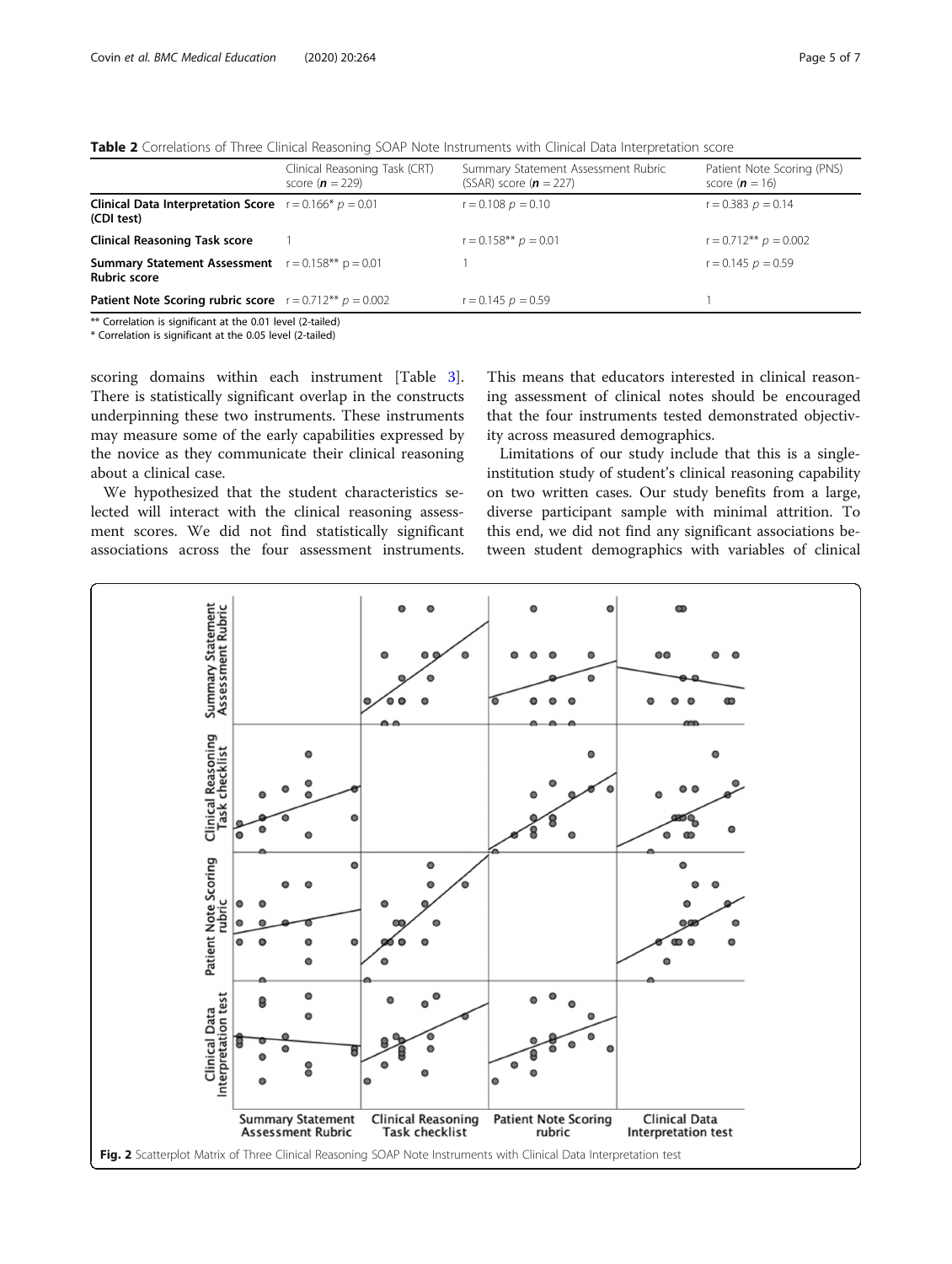<span id="page-5-0"></span>Table 3 Correlations of the components of the Patient Note Scoring and Clinical Reasoning Task instruments in 16 SOAP notes

|                                                                                                  | Documentation of History and Physical<br><b>Fxam</b> | Differential<br>Diagnosis                    | Workup                    |
|--------------------------------------------------------------------------------------------------|------------------------------------------------------|----------------------------------------------|---------------------------|
| Identify active issues                                                                           | $r = 0.233$ $p = 0.38$                               | $r = 0.29$ $p = 0.27$                        | $r = 0.329$ $p = 0.21$    |
| Consider alternative diagnoses and underlying cause(s)                                           | $r = 0.219$ $p = 0.41$                               | $r = 0.091$ $p = 0.737$                      | $r = -0.63$ $p =$<br>0.63 |
| Identify precipitants or triggers to the current problem(s)                                      | $r = 0.047$ $p = 0.86$                               | $r = -0.291 p = 0.27$ $r = 0.052 p = 0.84$   |                           |
| Select diagnostic investigations                                                                 | $r = 0.141$ $p = 0.60$                               | $r = 0.556* p = 0.025$ $r = 0.462 p = 0.07$  |                           |
| Determine the most likely diagnosis and underlying<br>cause(s)                                   | $r = 0.177$ $p = 0.51$                               | $r = 0.123$ $p = 0.65$ $r = 0.22$ $p = 0.41$ |                           |
| Identify modifiable risk factors                                                                 | $r = -0.233$ $p = 0.38$                              | $r = 0.097$ $p = 0.72$                       | $r = 0.052$ $p = 0.84$    |
| Identify complications associated with the diagnosis,<br>diagnostic investigations, or treatment | $r = -0.184 p = 0.495$                               | $r = -0.164 p =$<br>0.544                    | $r = 0.068$ $p = 0.80$    |
| Explore physical and psychosocial consequences of the<br>current medical conditions or treatment | $r = 0.314$ $p = 0.23$                               | $r = -0.131 p = 0.62$ $r = 0.07 p = 0.79$    |                           |
| Establish goals of care                                                                          | $r = 0.304$ $p = 0.25$                               | $r = -0.21$ $p = 0.43$                       | $r = 0.038$ $p = 0.89$    |
| Establish management plans                                                                       | $r = 0.288 p = 0.27$                                 | $r = 0.135$ $p = 0.61$                       | $r = 0.073$ $p = 0.78$    |
| Determine follow-up and consultation strategies                                                  | $r = 0.631**$ $p = 0.009$                            | $r = 0$ $p = 1$                              | $r = 0.561* p =$<br>0.041 |

\*\* Correlation is significant at the 0.01 level (2-tailed)

\* Correlation is significant at the 0.05 level (2-tailed)

reasoning. We rated clinical notes from a single time point, which restricted our ability to assess both temporal stability, and predictive validity of the participant scoring. To circumvent student availability in the curriculum for repeated time measurements, we did select a subpopulation of students to participate in a concurrent, separate measurement of a written (paper) clinical note after submitting their electronic clinical note. Given the large number of participants, multiple instruments, and different performance opportunities (written and electronic clinical notes), our results have significant educational impact.

Convergent validity is a powerful, yet underutilized, validity argument that serves to position, and confirm an instrument into the current understanding of the intended construct. It is accepted that there is no specific amount of validity evidence that satisfies "validity" of an instrument. Nevertheless, we propose that educators consider incorporating convergent validity in to their validation procedures, especially in conjunction with real-world scores to further evidence of extrapolation [\[9](#page-6-0)].

The future of clinical reasoning assessment holds promise through increasingly well-designed studies. In our study, differing strengths of association between clinical reasoning instruments suggests varying degrees of overlap in the clinical reasoning frameworks underpinning the assessment domains. Our future work will include clinical note assessment at all training levels to determine the clinical reasoning instruments most appropriate for each level of clinical reasoning capability development, and their effect on student learning as a part of a larger assessment program of this complex

competency [\[13\]](#page-6-0). We implore researchers to include convergent validity testing when developing their instrument to situate it within the context of available assessment instruments. Such investigations will accelerate our understanding of the multidimensional construct of clinical reasoning.

#### Abbreviations

CDI: Clinical Data Interpretation test; CRT: Clinical Reasoning Task checklist; ICC: Intraclass Correlation Coefficient; PNS: Patient Note Scoring rubric; SSAR: Summary Statement Assessment Rubric

#### Acknowledgements

The authors wish to thank the UT Southwestern Foundations of Clinical Reasoning course committee, and Johnathan Gelfond PhD, Chair of UT Health San Antonio Department of Epidemiology & Biostatistics, for biostatistical support.

#### Authors' contributions

YC, PL conceptualized and designed study. All authors contributed to data collection. NW, PL, JW, and YC analyzed data. YC, NW, and KG wrote the majority of the article, with JW contributing critical revisions. All the authors have accepted responsibility for the entire content of this submitted manuscript and approved submission.

#### Authors' information

Yvonne Covin MD is an Assistant Professor, Department of Internal Medicine, UT Health San Antonio, Texas, USA.

Palma Longo PhD is an Assistant Professor, Department of Healthcare Sciences, UT Southwestern Medical Center, Dallas, TX, USA. Neda Wick MD is a resident, Department of Pathology, UT Southwestern Medical Center, Dallas, TX, USA.

Katherine Gavinski MD is a resident, Department of Internal Medicine, UT Southwestern Medical Center, Dallas, TX, USA.

James Wagner MD MSc is a distinguished teaching professor, Department of Internal Medicine, and Associate Dean of LCME Accreditation and Educational Outcomes, UT Southwestern Medical Center, Dallas, TX, USA.